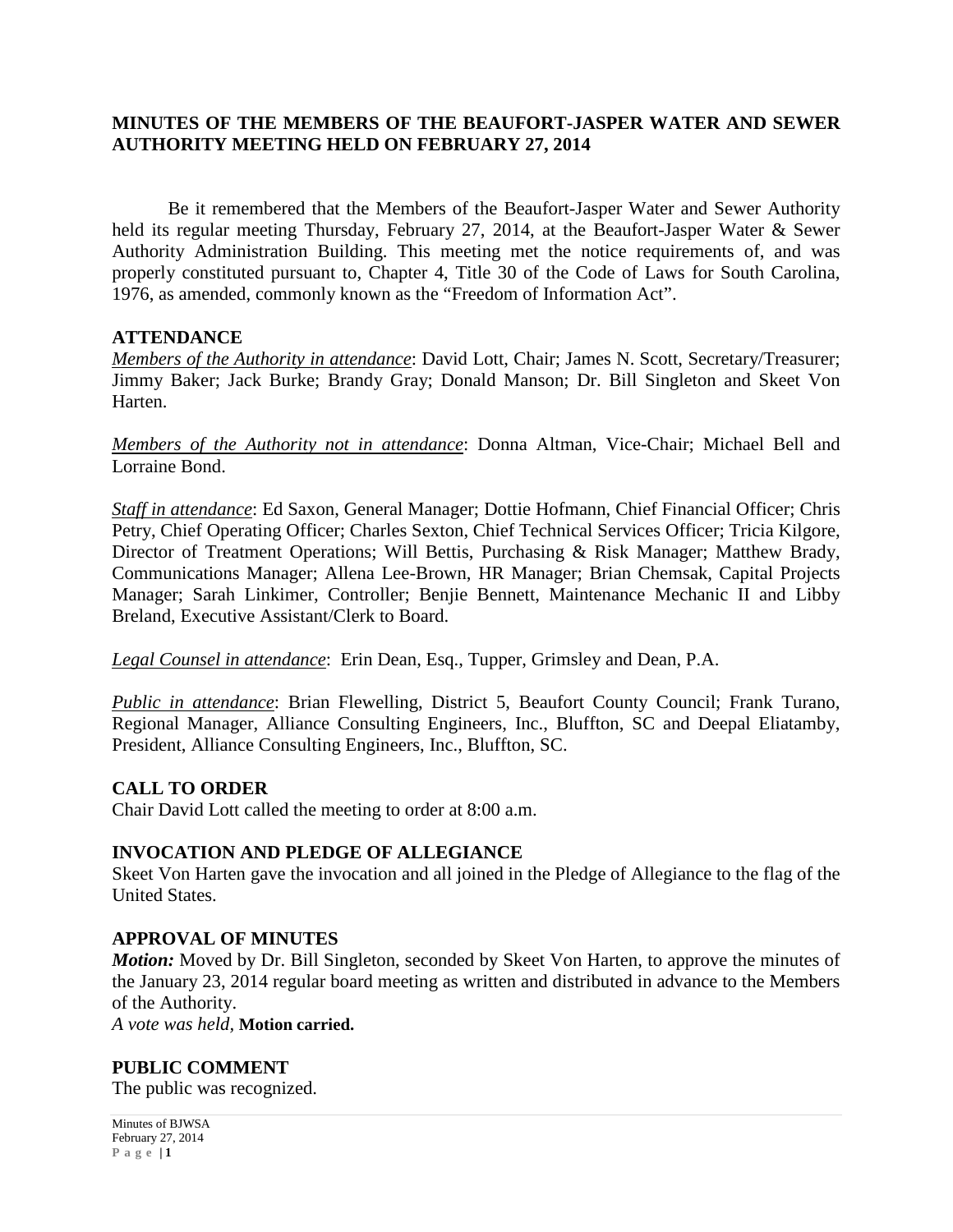# **GENERAL MANAGERS REPORT**

*Ed Saxon submitted the following report:*

- 1. Safety/Wellness Report **–** There were no lost workday cases and no incidents in January. We have gone over 600 days without a lost work day case and are approaching 500,000 safe man-hours worked. Details of the 500,000 safe man-hour celebration are forthcoming.
- 2. Savannah River Basin **–** January rainfall in the basin was a bit less than normal and both Hartwell and Thurmond are now on their guide curves and flows in the river at our intake are near normal levels. The basin is in good shape for the spring. A 4.1 magnitude earthquake occurred on 2/14 near the edge of the basin in Edgefield, SC and was felt throughout the basin. The COE inspected the basin dams after the quake and found no damage.
- 3. Statement of Economic Interests Report **–** A reminder, these annual reports are due by March 30. Libby will be glad to assist you in preparing the report.
- 4. BJWSA Employee of the Year **–** Benjie Bennett, our Fleet Maintenance mechanic, was selected as the EOY for 2013 and is here with us today.
- 5. Sr. Beaufort Leadership Presentation Gave a presentation to ~ 40 members of Sr Beaufort Leadership group at their February meeting on the role that BJWSA plays in economic development. Matthew attended with me and we also discussed the Taste & Odor event, and our new Mission Statement. The talk was well received and they liked our new Mission.
- 6. Taste & Odor Event **–** The event is behind us and we are making normal water at our Chelsea facility. We have received many phone calls from happy customers acknowledging that the water is back to normal and thanking us for our efforts. Chris will provide a summary of the event.
- 7. Strategic Focus Plan **–** Staff reviewed the SFP Business Objectives, Key Strategies and Goals document distributed at the January Board meeting with all the committees last week. The discussions focused on the work remaining, what the final document would include, the stakeholder communication strategy and our plans to periodically update the SFP. Identifying the resources needed to accomplish these goals is the priority so we can include them in our FY15-17 Budget.
- 8. Purrysburg to Pritchardville 36" Waterline **–** This 15 mile waterline project is complete and plans are being made to bring the largest waterline in our system on line prior to the March Board meeting. Charles will brief you on this plan.
- 9. Unregulated Contaminate Monitoring Rule Brief **–** At the January Board meeting, a list of Board Informational Issues was presented and it was decided that Staff would prepare and present brief presentations on a selected topic at each Board meeting. To that end, Tricia Kilgore is our initial presenter and will discuss an EPA program we are participating in.

*Employee of the Year* Benjie Bennett was recognized for receiving the "2013 Employee of the Year" award. Benjie has been employed with BJWSA for eight years and has worked in various positions. He is currently the maintenance mechanic who handles the vehicle fleet and equipment. He discussed his background and certifications. The Board congratulated Benjie and he received a round of applause.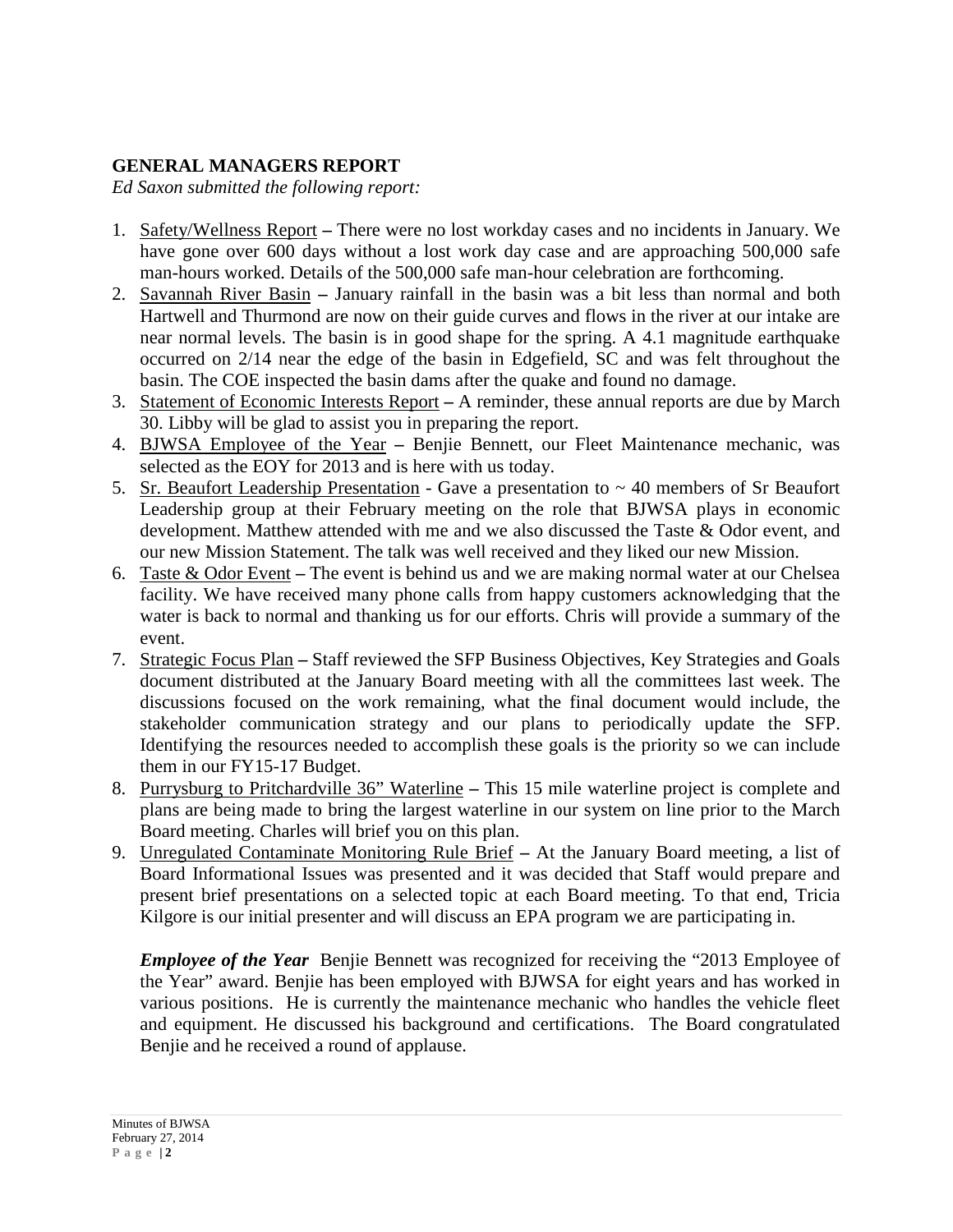**Taste & Odor Event Recap** Chris Petry discussed the lessons learned from the taste and odor event and corrective actions needed. The engineering firm of Hazen and Sawyer has been engaged and along with the staff, will develop and implement a formal plan to monitor the overall raw water and put controls in place which will allow for early detection of algae before the bloom occurs. Jack Burke commended the staff and Chris Petry's Memo, dated February 24, 2014, summarizing the taste and odor event, including formalizing a corrective action plan. Jimmy Baker suggested engaging our customers in focus groups. Chair David Lott would like the executive committee to meet with staff after the report is received from the engineering consultants.

*Unregulated Contaminant Monitoring Rule Brief* Tricia Kilgore discussed the Environmental Protection Agency (EPA), "The Third Unregulated Contaminant Monitoring Rule (UCMR 3). The purpose of this rule is to investigate emerging contaminants in the drinking water. BJWSA has been participating with the EPA in the collection of drinking water samples and having them tested for UCMR contaminants. The data collected is used by the EPA to develop regulatory decisions for contaminants of concern to know whether these contaminants pose a health risk. The results of the test are available from the EPA's website and will be provided in BJWSA's annual Consumer Confidence Report (CCR).

*Public Affairs Report* Matthew Brady highlighted community events and identified several projects taking place throughout the service area:

- Taste & Odor Event Outreach Efforts. Four local press releases were issued, two television network spots (I THINK 8 TV) with several anchor updates. On social media, we engaged 13,200 through Facebook . Twitter updates were re-tweeted by several media members with a total following of over 1000 people. Four Island Packet stories.
- Tour Groups*.* Beaufort Middle School Junior Leadership will be touring the Chelsea Water Treatment Plant and Port Royal Island Water Reclamation Facility (PRIWRF) on Friday. A group from the Waddell Mariculture Research and Development Center will tour next month.
- SC Rural Infrastructure Authority (RIA) Grant. The grant application for replacing an old asbestos waterline in Hardeeville has been submitted and we will know something in May.

*A summary memo dated February 18, 2014, was included in the Board packet and is attached to these minutes and is made a part hereof.*

# **COMMITTEE REPORTS**

*Report of the Executive Committee* Chair David Lott stated that the Executive Committee did not meet therefore had no report.

*Report of the Capital Projects Committee* Committee Chair Dr. Bill Singleton reported that the Capital Projects Committee met on February 19, 2014 and reviewed the status of the Capital Program and Development Activity. A summary of noteworthy projects was included in the Board Packet. Some projects of note: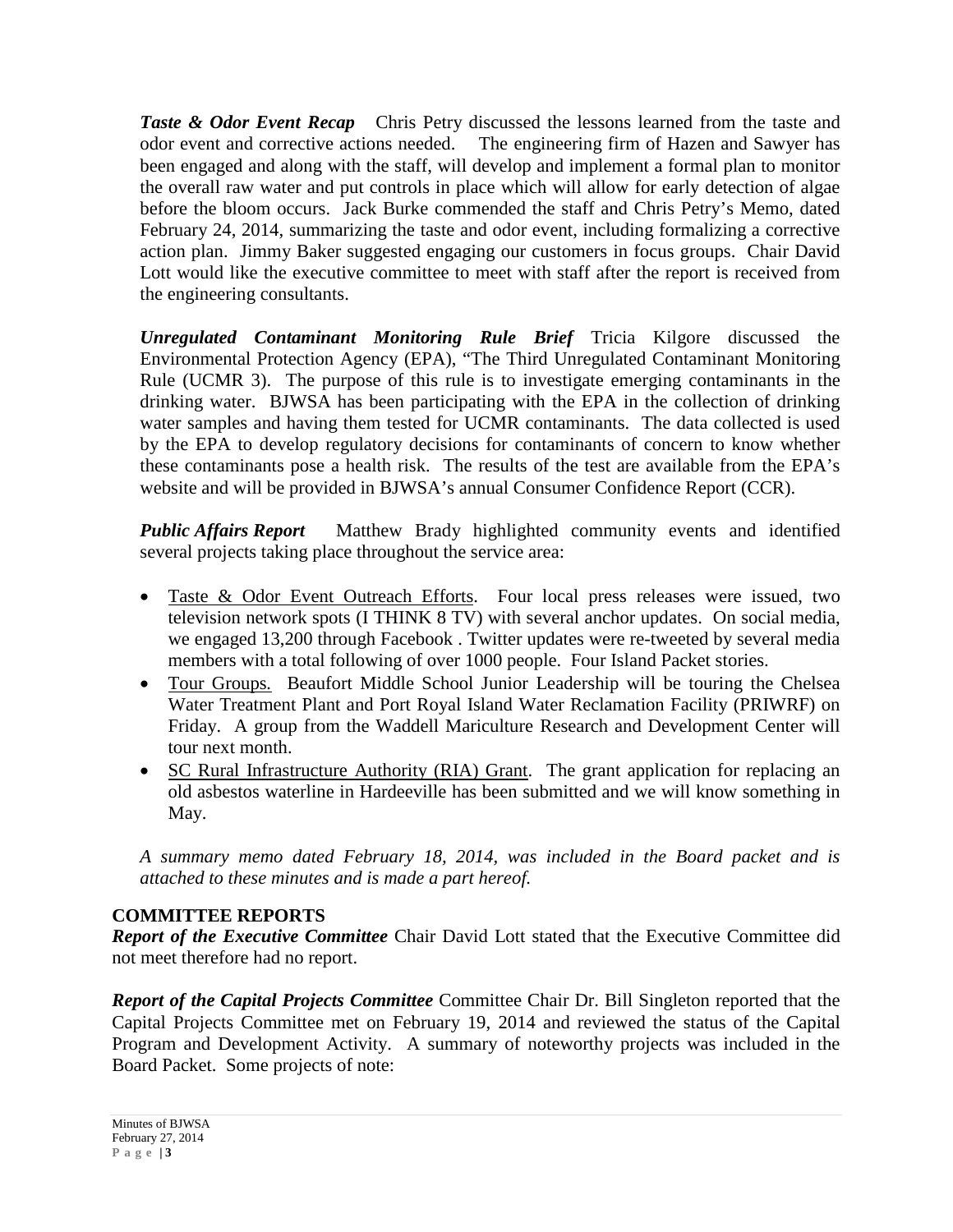- Chelsea WTP Tube Settler Replacements. The replacement tube settlers have arrived and ready for installation.
- Cherry Point WRF Headworks Coating. The headworks is on by-pass and cleaned, and ready for the new coating.
- Strategic Focus Plan. Ed Saxon provided the Committee an update.
- Direct Deposit of Board Checks. The Members were asked to complete and return a direct deposit authorization form.

*Report of the Finance Committee* Dottie Hofmann gave the committee report and reported that the Finance Committee met on February 20, 2014 and submitted the following report:

- January 2014 Interims. \$205 thousand in revenue was made up in January. Year to Date revenues are \$733 thousand under budget, while total operating expenses are \$766 thousand under budget without depreciation and \$942 thousand including depreciation.
- FY2015 Budget Process. Tuesday, May 27 is proposed as the Board Retreat date where staff will present the rate recommendations and the FY 2015 budget. Libby will send an email to Board Members regarding availability for the retreat date. The Finance staff will have the information available in the drop box by Friday, May  $16<sup>th</sup>$  for the budget and rate portion of the retreat. Finance Staff will also hold a question and answer session on Tuesday, June  $10<sup>th</sup>$ for any remaining questions on the FY2015 rates and budget. Discussions regarding rates will begin with the March Committee cycle.
- Direct Deposit of Board Checks. The Members were asked to complete and return a direct deposit authorization form.

*A copy of the financial report dated January 31, 2014, was included in the Board packet and is attached to these minutes and is made a part hereof.*

*Report of the Personnel Committee* Committee Chair Brandy Gray reported that the Personnel Committee met on February 18, 2014 and submitted the following report:

- Taste & Odor Event*.*The event has ended. Calls were received from customers expressing their "thanks".
- Safety Initiatives. Training planned includes Confined Space, CPR and Defensive Driving; fall protection inspection is underway along with a renewed focus on Take Twos.
- Compensation Plan Update.Updating Performance Management forms with "best practice" guidance from CBIZ.
- Strategic Focus Plan. Summary (chart) questions addressed; Specific objectives will be available in a separate document.
- GM Evaluation Process.Seeking process information from other SC water utilities; Recommendation to be provided at next meeting.
- Vehicle Tracking. Goal met as efficiency and cost containment have improved.